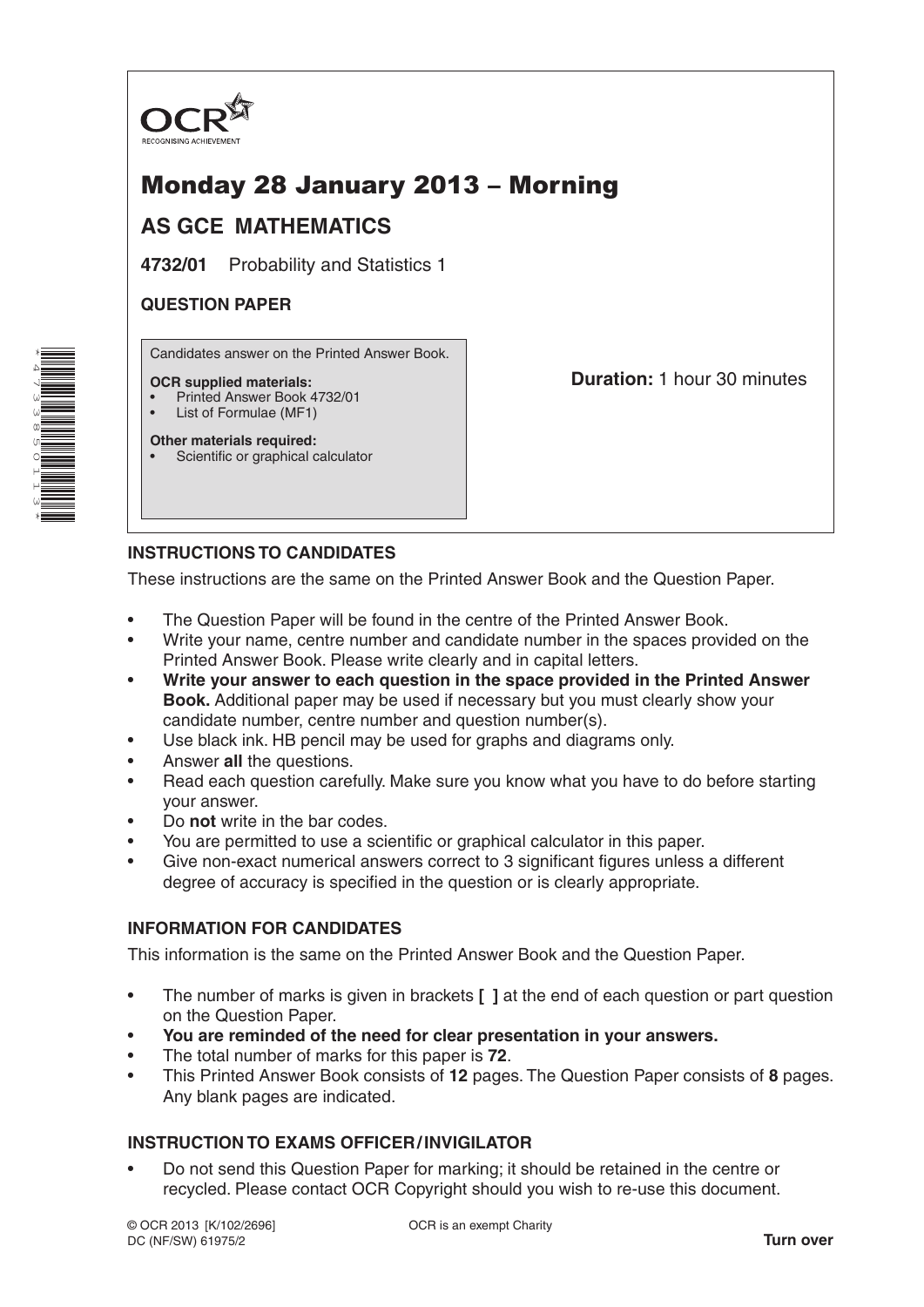- **1**  When a four-sided spinner is spun, the number on which it lands is denoted by *X*, where *X* is a random variable taking values 2, 4, 6 and 8. The spinner is biased so that  $P(X = x) = kx$ , where *k* is a constant.
- **(i)** Show that  $P(X = 6) = \frac{3}{10}$ . [2]

(ii) Find 
$$
E(X)
$$
 and  $Var(X)$ . [5]

- **2** (i) Kathryn is allowed three attempts at a high jump. If she succeeds on any attempt, she does not jump again. The probability that she succeeds on her first attempt is  $\frac{3}{4}$ . If she fails on her first attempt, the probability that she succeeds on her second attempt is  $\frac{3}{8}$ . If she fails on her first two attempts, the probability that she succeeds on her third attempt is  $\frac{3}{16}$ . Find the probability that she succeeds. **[3]** 
	- **(ii)** Khaled is allowed two attempts to pass an examination. If he succeeds on his first attempt, he does not make a second attempt. The probability that he passes at the first attempt is 0.4 and the probability that he passes on either the first or second attempt is 0.58. Find the probability that he passes on the second attempt, given that he failed on the first attempt. **[3]**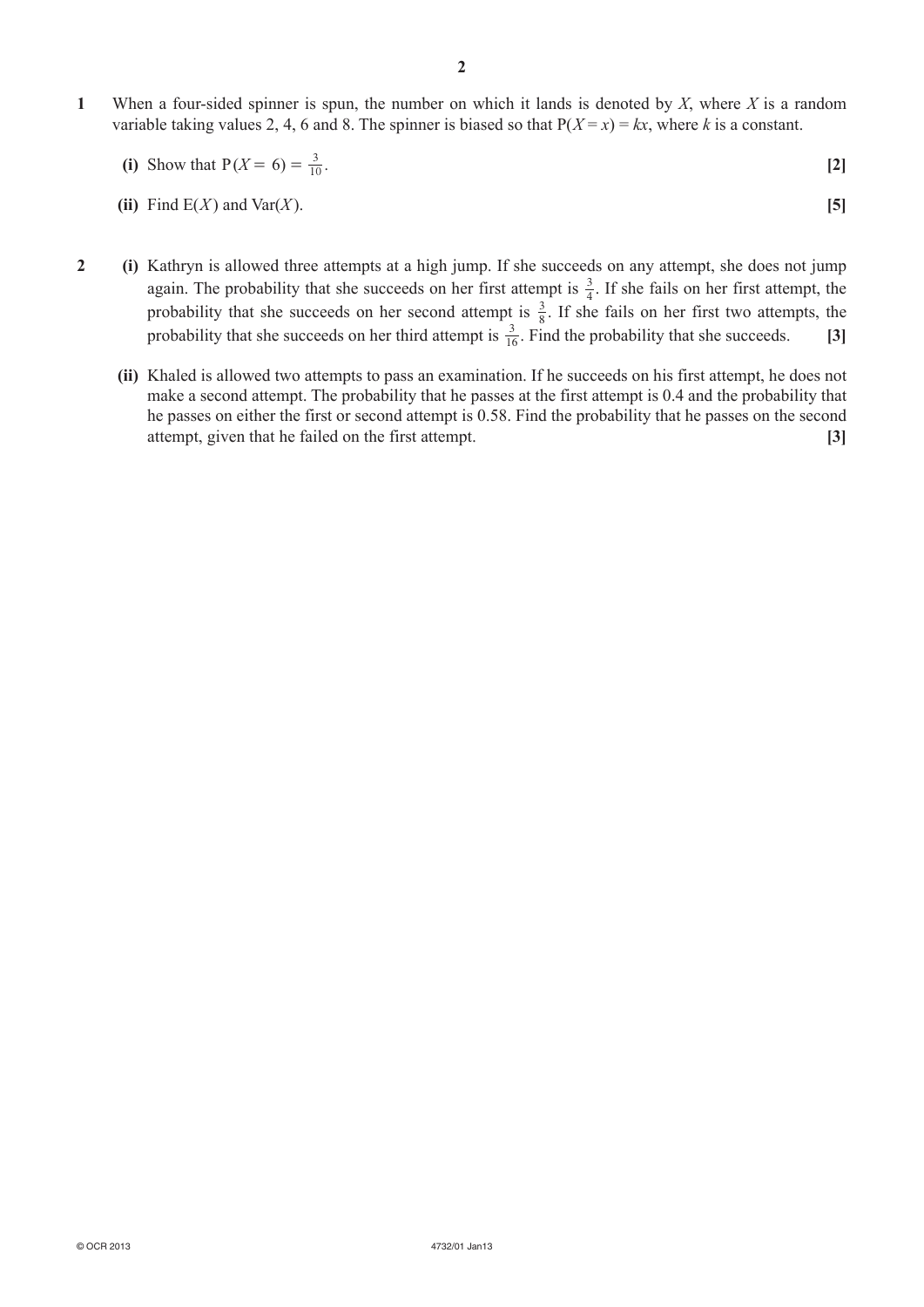**3**  The Gross Domestic Product per Capita (GDP), *x* dollars, and the Infant Mortality Rate per thousand (IMR), *y*, of 6 African countries were recorded and summarised as follows.

 $n = 6$   $\Sigma x = 7000$   $\Sigma x^2 = 8700000$   $\Sigma y = 456$   $\Sigma y^2 = 36262$   $\Sigma xy = 509900$ 

**(i)** Calculate the equation of the regression line of *y* on *x* for these 6 countries.  $[4]$ 

The original data were plotted on a scatter diagram and the regression line of *y* on *x* was drawn, as shown below.



- **(ii)** The GDP for another country, Tanzania, is 1300 dollars. Use the regression line in the diagram to estimate the IMR of Tanzania. **[1]** [1]
- **(iii)** The GDP for Nigeria is 2400 dollars. Give two reasons why the regression line is unlikely to give a reliable estimate for the IMR for Nigeria. **[2]**
- **(iv)** The actual value of the IMR for Tanzania is 96. The data for Tanzania  $(x = 1300, y = 96)$  is now included with the original 6 countries. Calculate the value of the product moment correlation coefficient, *r*, for all 7 countries. **[4]**
- **(v)** The IMR is now redefined as the infant mortality rate per hundred instead of per thousand, and the value of *r* is recalculated for all 7 countries. Without calculation state what effect, if any, this would have on the value of *r* found in part **(iv)**.  $[1]$
- **4** (i) How many different 3-digit numbers can be formed using the digits 1, 2 and 3 when

| (a) no repetitions are allowed,               |  |
|-----------------------------------------------|--|
| (b) any repetitions are allowed,              |  |
| (c) each digit may be included at most twice? |  |

**(ii)** How many different **4-digit** numbers can be formed using the digits 1, 2 and 3 when each digit may be included at most twice? **[5]**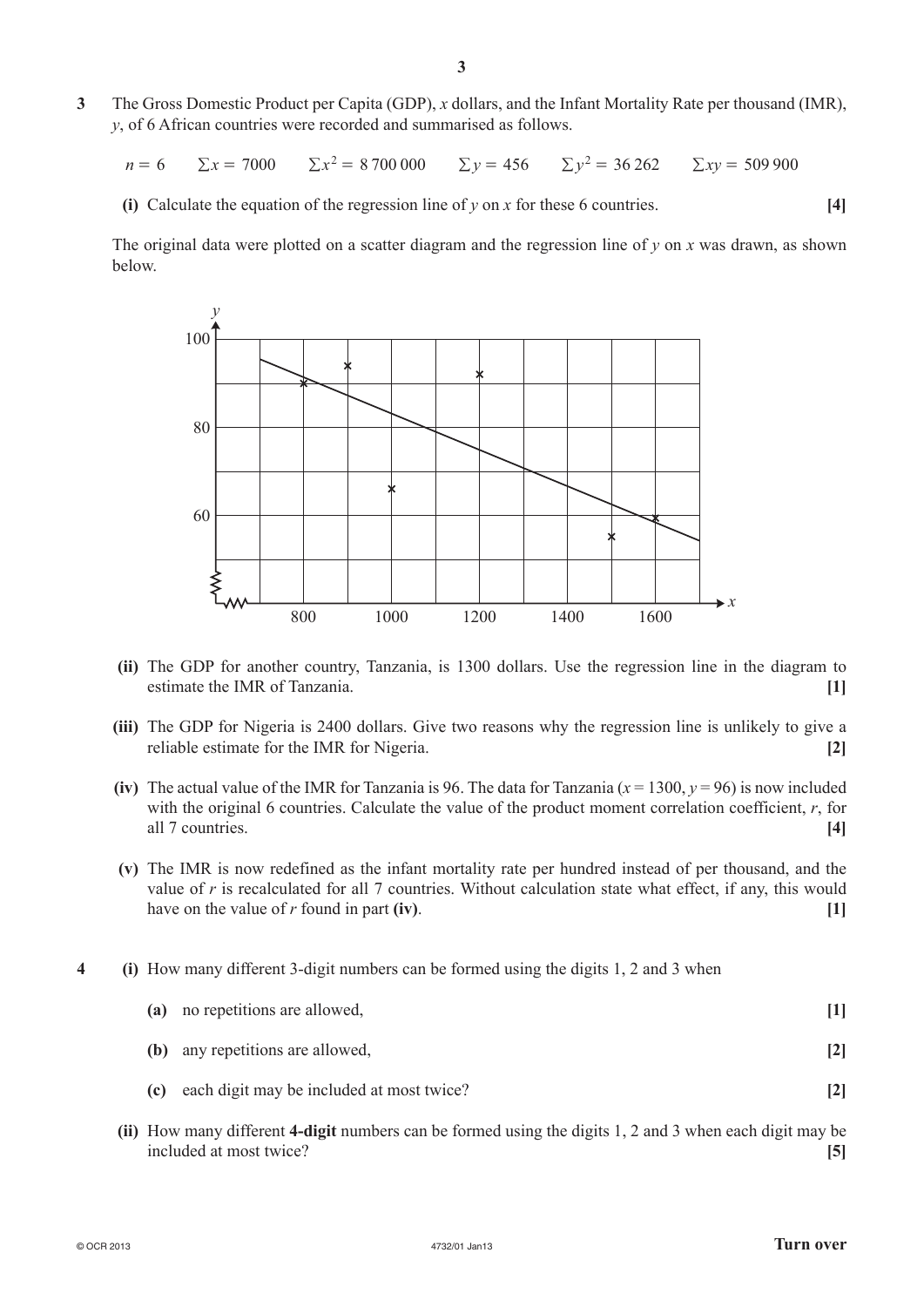- **5** A random variable *X* has the distribution B(5,  $\frac{1}{4}$ ).
	- **(i)**  Find
		- **(a)**  $E(X)$ , [1]
		- **(b)**  $P(X=2)$ . [2]
	- **(ii)** Two values of *X* are chosen at random. Find the probability that their sum is less than 2.  $[4]$
	- **(iii)** 10 values of *X* are chosen at random. Use an appropriate formula to find the probability that exactly 3 of these values are 2s. **[3]**
- **6**  The masses, *x* grams, of 800 apples are summarised in the histogram.



- **(i)** On the frequency density axis, 1 cm represents *a* units. Find the value of *a*. **[3]**
- **(ii)** Find an estimate of the median mass of the apples. **[4]**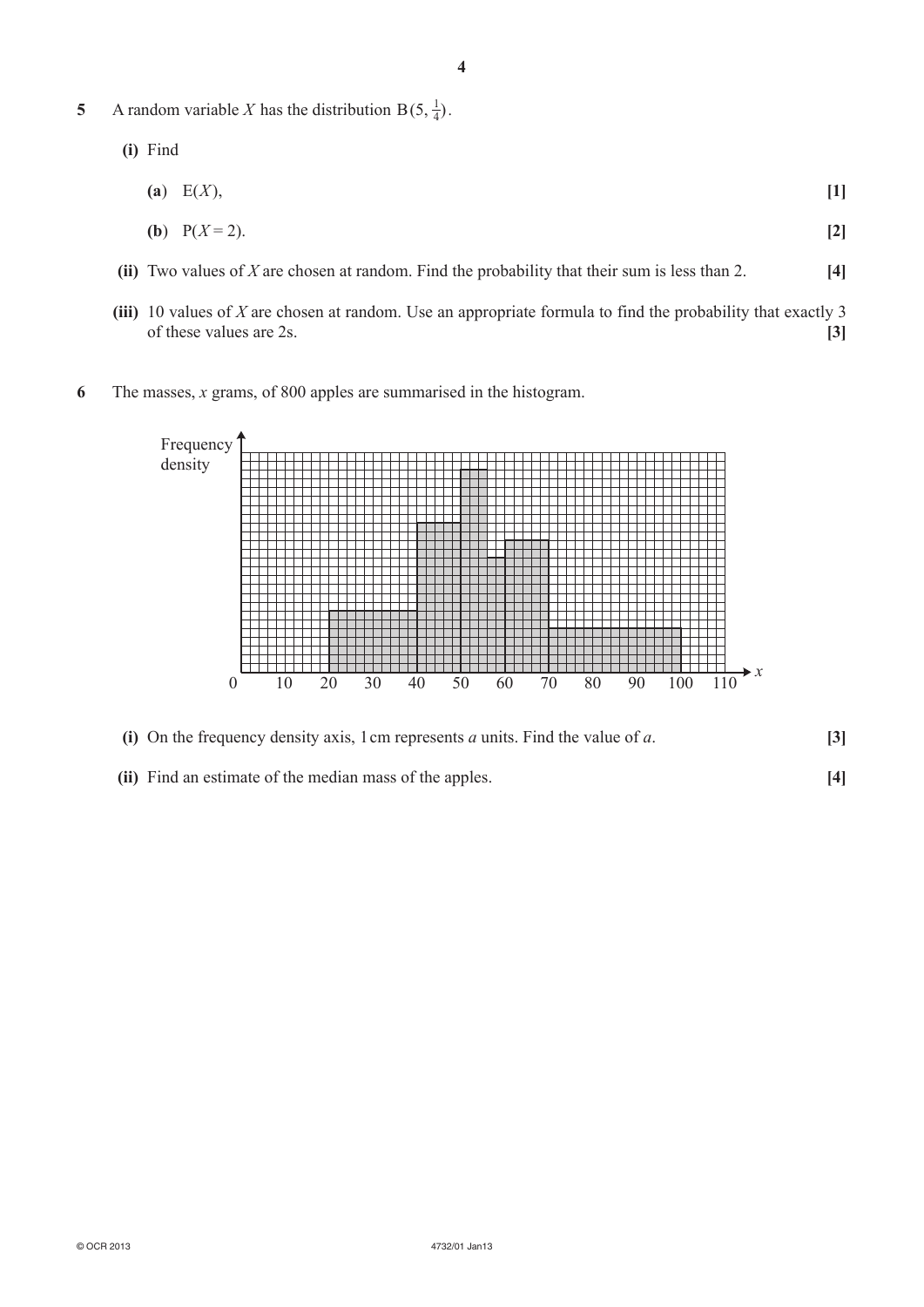**7** (i) Two judges rank *n* competitors, where *n* is an even number. Judge 2 reverses each consecutive pair of ranks given by Judge 1, as shown.

| Competitor   | $C_{2}$ | $\sim$ | $\mid C_{\zeta}$ | . | $n-1$ |  |
|--------------|---------|--------|------------------|---|-------|--|
| Judge 1 rank |         |        |                  |   |       |  |
| Judge 2 rank |         |        |                  | . |       |  |

Given that the value of Spearman's coefficient of rank correlation is  $\frac{63}{65}$ , find *n*. [4]

- **(ii)** An experiment produced some data from a bivariate distribution. The product moment correlation coefficient is denoted by *r*, and Spearman's rank correlation coefficient is denoted by *r s* .
	- **(a)** Explain whether the statement

$$
r = 1 \Rightarrow r_s = 1
$$

 $\frac{1}{2}$  is true or false.  $\boxed{1}$ 

**(b)** Use a diagram to explain whether the statement

$$
r \neq 1 \Rightarrow r_s \neq 1
$$

 $\frac{1}{2}$  is true or false.

- **8**  Sandra makes repeated, independent attempts to hit a target. On each attempt, the probability that she succeeds is  $0.1$ .
	- **(i)**  Find the probability that

| (a) the first time she succeeds is on her 5th attempt, |  |
|--------------------------------------------------------|--|
|--------------------------------------------------------|--|

- **(b)** the first time she succeeds is after her 5th attempt, **[2]**
- **(c)** the second time she succeeds is before her 4th attempt. **[4]**

Jill also makes repeated attempts to hit the target. Each attempt of either Jill or Sandra is independent. Each time that Jill attempts to hit the target, the probability that she succeeds is 0.2. Sandra and Jill take turns attempting to hit the target, with Sandra going first.

**(ii)** Find the probability that the first person to hit the target is Sandra, on her

| (a) 2nd attempt,    | $\mathbf{[2]}$   |
|---------------------|------------------|
| $(b)$ 10th attempt. | $\left 3\right $ |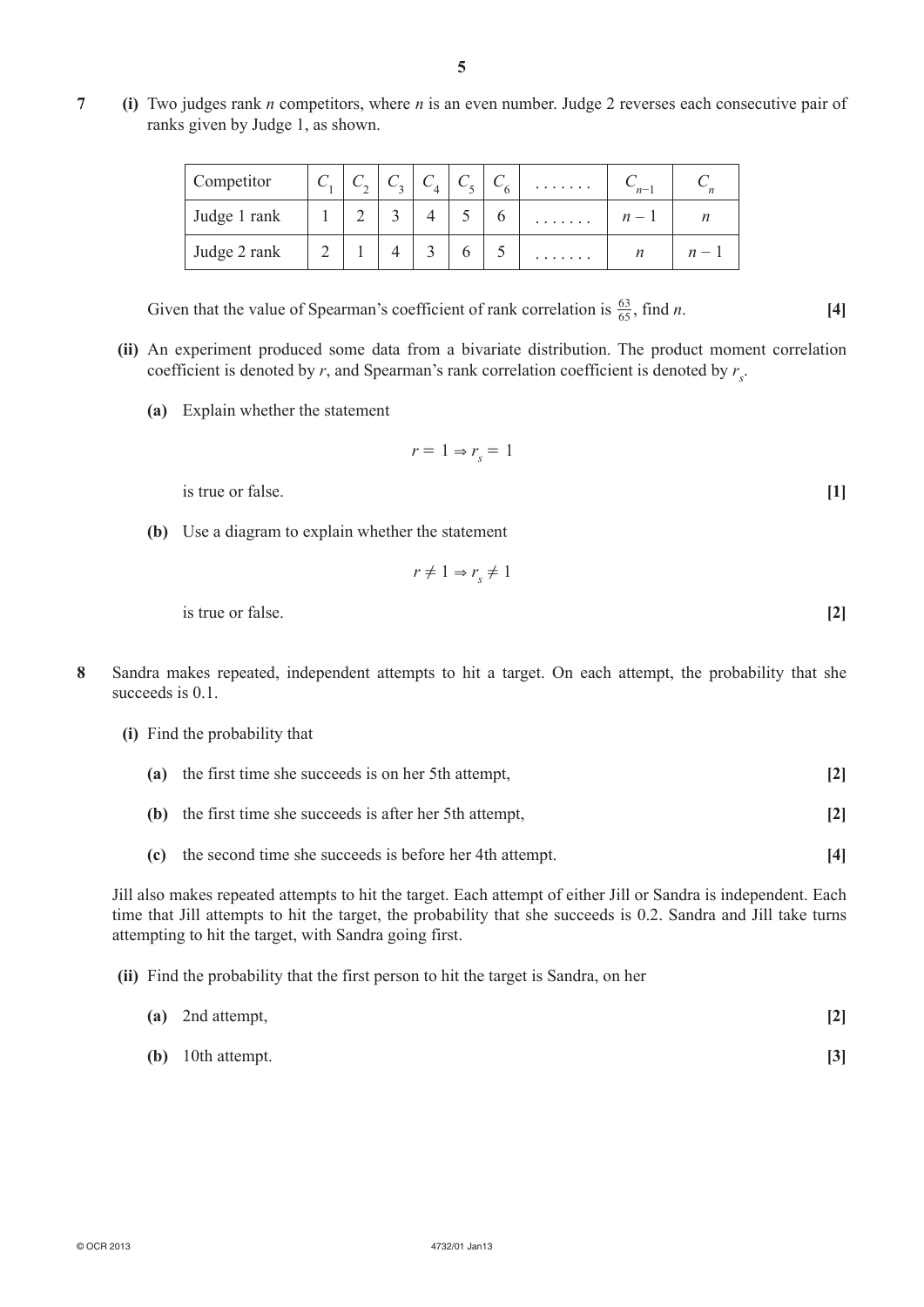#### **BLANK PAGE**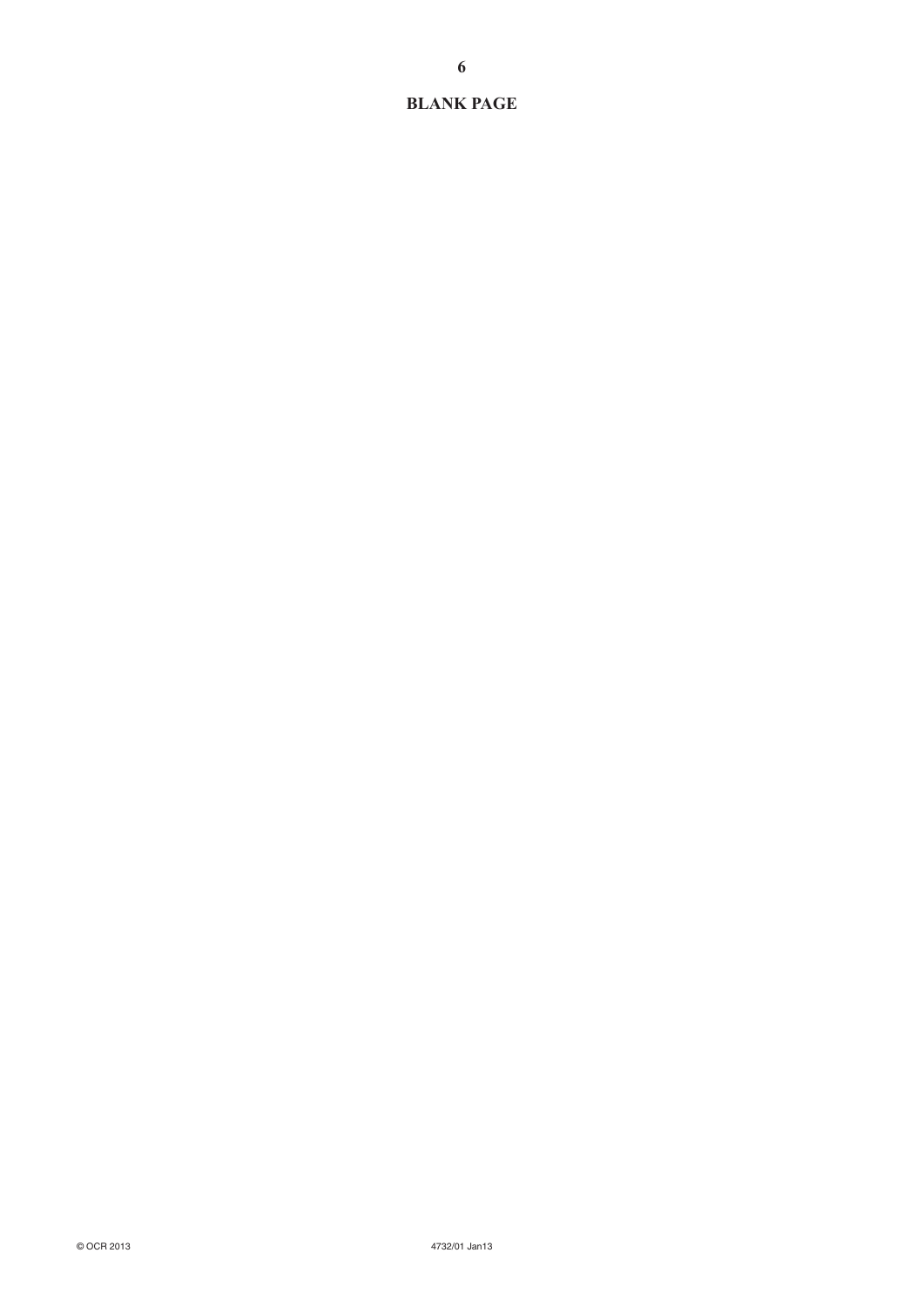#### **BLANK PAGE**